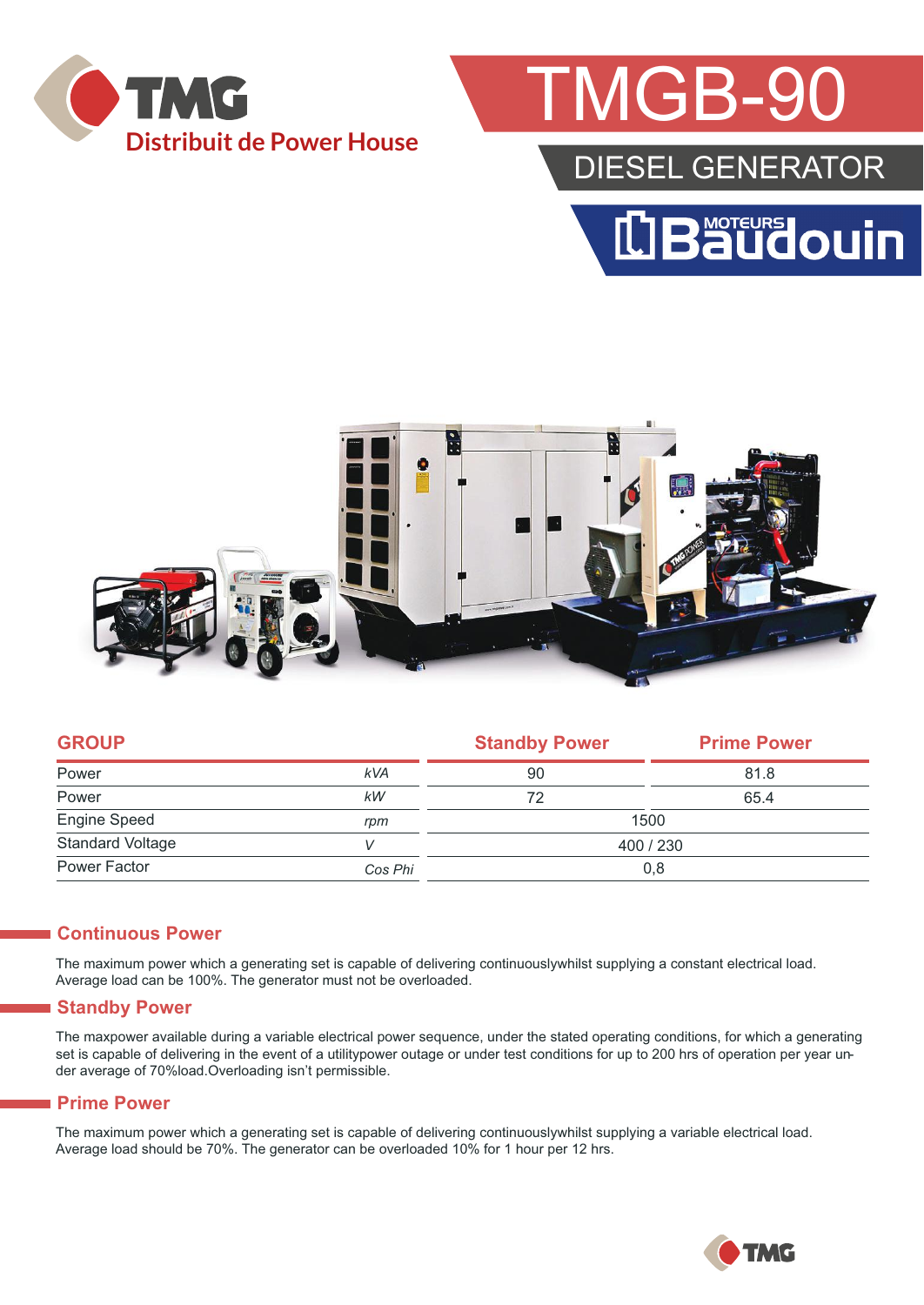

# TMGB-90

### **Engine Properties**

| <b>Brand</b>                      |       | <b>BAUDOUIN</b>      |  |  |
|-----------------------------------|-------|----------------------|--|--|
| <b>Model</b>                      |       | 4M11G90/5            |  |  |
| <b>Standby</b>                    | kW    | 81                   |  |  |
| <b>Prime</b>                      | kW    | 74                   |  |  |
| <b>Cylinder Displacement</b>      | It.   | 4.5                  |  |  |
| <b>Number of Cylinders / Type</b> |       | 4 / In line          |  |  |
| <b>Bore x Stroke</b>              | mmxmm | 105x130              |  |  |
| <b>Compression Ratio</b>          |       | 18:1                 |  |  |
| <b>Governor Type</b>              |       | <b>Flectronic</b>    |  |  |
| <b>Idle Speed</b>                 | rpm   | 1500                 |  |  |
| <b>Aspiration</b>                 |       | Turbocharged         |  |  |
| <b>Injection Type</b>             |       | Direct Injection     |  |  |
| <b>Cooling System</b>             |       | <b>Liquid Cooled</b> |  |  |
| <b>Fuel Consumption%100</b>       | lt/h  | 18.6                 |  |  |
| <b>Fuel Consumption%75</b>        | lt/h  | 13.7                 |  |  |
| <b>Fuel Consumption%50</b>        | lt/h  | 9.5                  |  |  |
| <b>Oil Capacity</b>               | It.   | 13                   |  |  |
| <b>Cooling Liquid Capacity</b>    | It.   | 17                   |  |  |
| <b>Voltage</b>                    | V     | 12                   |  |  |
| <b>Battery Capacity</b>           | Α     | 72                   |  |  |

#### **Alternator Properties**

| <b>Output Voltage</b>               | V     | 230/400     |  |
|-------------------------------------|-------|-------------|--|
| <b>Frequency</b>                    | НZ    | 50          |  |
| <b>Automatic Voltage Regulation</b> | $±\%$ | 0,5         |  |
| <b>Phase</b>                        |       | 3           |  |
| Pole                                |       | 4           |  |
| Overload                            |       | 1 Hour %110 |  |
| <b>Voltage Regulation</b>           |       | ±%1         |  |
| <b>Power Factor</b>                 | Cosa  | 0,8         |  |
| <b>Warning System</b>               |       | Self Alert  |  |
| <b>AVR Model</b>                    |       | SX460       |  |
| <b>Total Harmonic Losing</b>        |       | ≤%3         |  |
| <b>Connecting Type</b>              |       | Star        |  |
| <b>Protection Class</b>             |       | IP 23       |  |
| <b>Isolation Class</b>              |       | н           |  |

#### **Diemensions**





| L x W x H                 | mm  | 2650x950x1660 | L x W x H                 | mm  | 2350x950xTBA |
|---------------------------|-----|---------------|---------------------------|-----|--------------|
| Weight                    | Кq  | ⊤вд           | Weight                    | ΚG  | TBA          |
| <b>Fuel Tank Capacity</b> | It. | 160           | <b>Fuel Tank Capacity</b> | It. | 160          |

#### **Standard Specification**

Some standard equipments that TMG POWER provides with generator sets;

- 50°C cooland radiator
- Flexible fuelpipes and oil drain valve
- Engine jacket heater
- 4 pole synchronous type self-excited brushless alternator
- Battery and wires
- Entegrated fuel tank
- User and maintenance manual
- Oil and antifreeze
- Datakom D-300 controller
- Battery charger
- Electrical circuit diagram